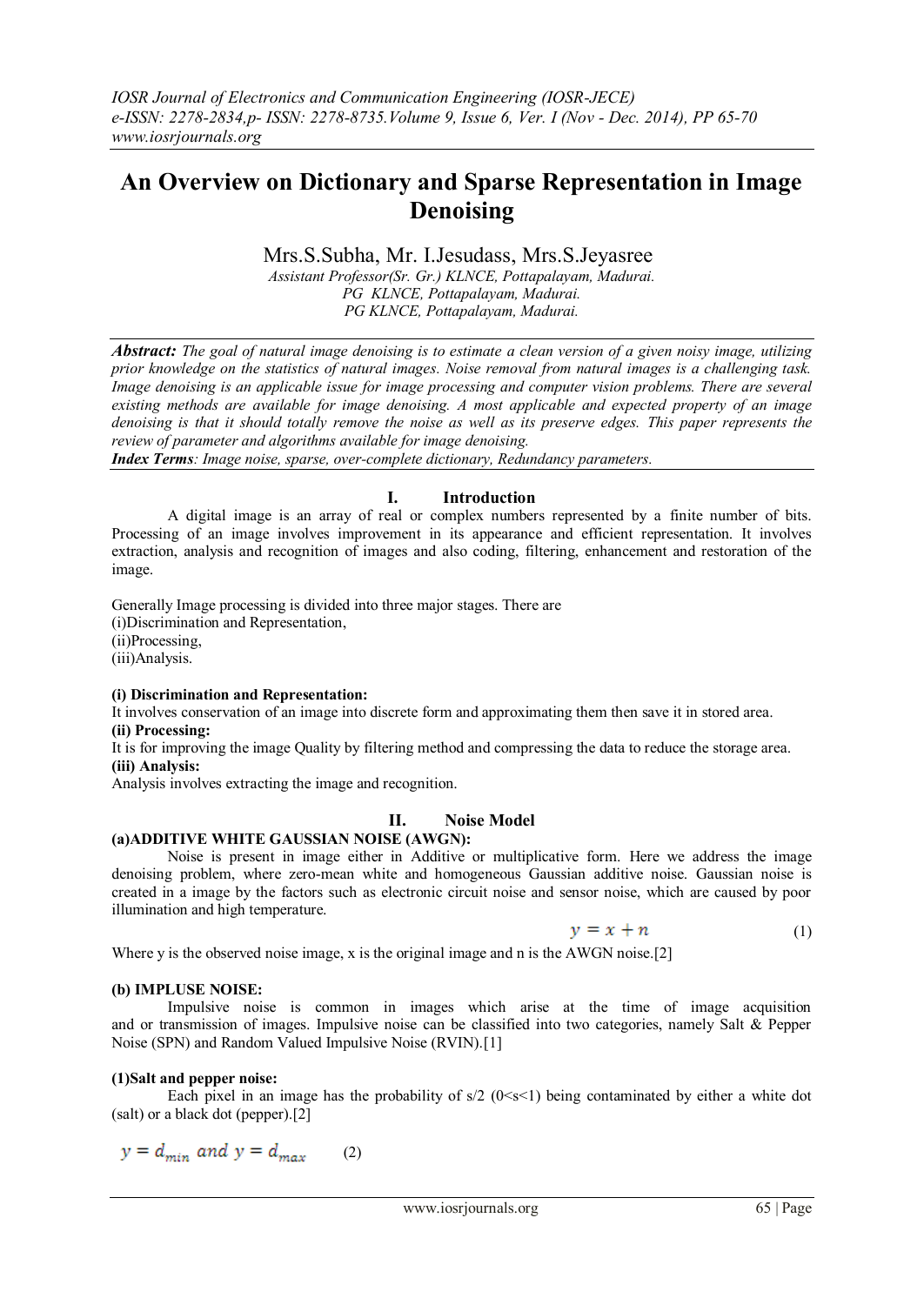$g(x,y) = T[f(x,y)]$  (4)

#### **(2)Random value impulse noise:**

Each noise pixel in a image take any value within the range minimal to maximum.[2]

 $y = d_{ij}$ (3)

Where y is uniformly distributed  $\left[d_{min}, d_{max}\right]$ 

#### **(c)PROPERTY:**

It is easily traceable and controllable in both Spatial and Frequency domain.[14]

#### **(1) Spatial domain:**

In spatial domain method, the pixel of images is manipulated directly. Spatial domain process may be expressed as,

where,

 $f(x,y)$  - input image  $g(x,y)$  – processed image

T is an operator on 'f' defined over some neighborhood of  $(x,y)$ .

#### **(2) Frequency domain:**

Frequency domain based on the modifying the Fourier transforms of an image. (i.e.) It is based on convolution theorem. Let  $g(x,y)$  be an image formed by the convolution of an image  $f(x,y)$  and a linear position invariant operator h(x,y).

| $g(x,y) = h(x,y) * f(x,y)$             | (5) |
|----------------------------------------|-----|
| From convolution theorem,              |     |
| $G(u,v) = H(u,v)$ . $F(u,v)$           | (6) |
| Output of an image                     |     |
| $g(x,y) = F^{-1}[H(u,v) \cdot F(u,v)]$ | (7) |

## **III. Dictionary And Sparse Representation**

Dictionary Learning is a topic in the Signal Processing area, the dictionary is usually used for Sparse Representation or Approximation of signals. A dictionary is a collection of atoms; here the atoms are real column vectors of length N. A finite dictionary of K atoms can be represented as a matrix D of size  $N \times K$ . In a

*Sparse Representation* a vector  $\overline{X}$  is represented or approximated as a linear combination of some few of the

dictionary atoms. The approximation  $X\alpha$  can be written as

 $Xa = Dw$  (8)

Where w is a vector containing the coefficients and most of the entries in  $w$  are zero. Dictionary Learning is the problem of finding a dictionary such that the approximations of many vectors, the training set, are as good as possible given a sparseness criterion on the coefficients, i.e. allowing only a small number of non-zero coefficients for each approximation.

# **(i)Sparse approximation**

# **(a)Noiseless observations:**

Consider a linear system of equations  $x = D\alpha$ , where D is an underdetermined matrix  $m \ll p$  and  $\mathcal{X} \in \mathbb{R}^n$ ,  $\alpha \in \mathbb{R}^n$ . D, called as the dictionary or the design matrix, is given. The problem is to estimate the signal  $\alpha$ , subject to the constraint that it is sparse. The underlying motivation for sparse decomposition problems is that even though the observed values are in high-dimensional  $(m)$ space, the actual signal is organized in some lower-dimensional subspace  $(k \ll m)$ . Sparsity implies that only a few components of  $\alpha$ are non-zero and the rest are zero. This implies that  $\alpha$  can be decomposed as a linear combination of only a few  $m \times 1$  vectors in D, called atoms. D Itself is over-complete  $(m \ll p)$ . Such vectors are called as the basis of  $\mathcal X$ . However, unlike other dimensionality reducing decomposition techniques such as Principal Component Analysis, the basis vectors are not required to be orthogonal. The sparse decomposition problem is represented as,

www.iosrjournals.org 66 | Page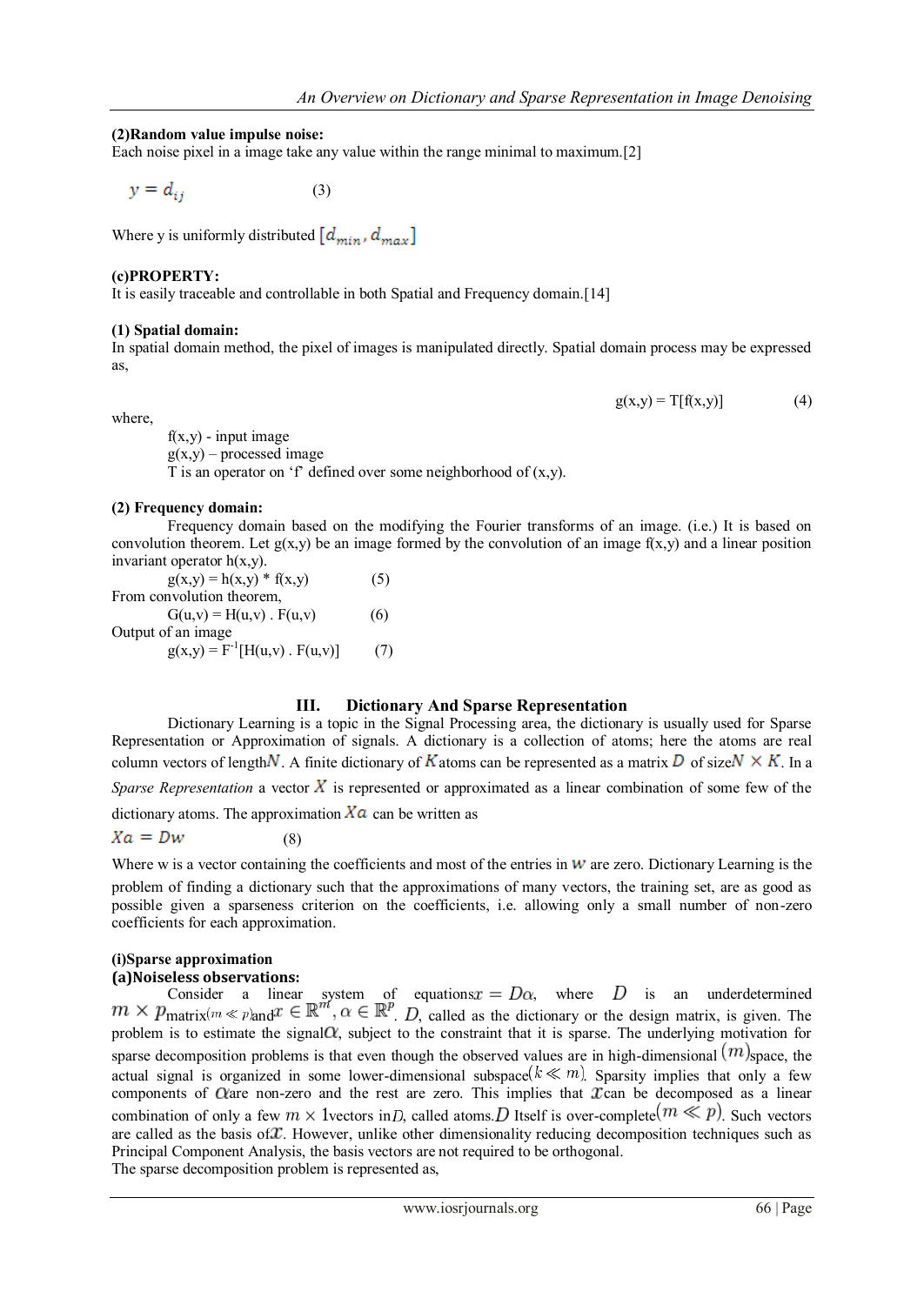$\min_{\alpha \in \mathbb{R}^p} ||\alpha||_0$  such that  $x=D\alpha,$ 

Where

 $\|\alpha\|_0 = \#\{i : \alpha_i \neq 0, i = 1, \dots, p\}$  is a pseudo-norm,  $l_0$ , which counts the number of non-zero components of  $\alpha = [\alpha_1, \dots, \alpha_p]$ . This problem is NP-Hard with a reduction to NP-complete subset selection problems in combinatorial optimization. A convex relaxation of the problem can instead be obtained by taking the  $l_1$  norm instead of the  $l_0$  norm, where

$$
||\alpha||_1 = \sum_{i=1}^{p} |\alpha|_i \tag{9}
$$

# The  $l$  1 norm induces sparsity under certain conditions. [6] **(b)Noisy observations**:

Often the observations *x* are noisy. By imposing a  $l$  2norm on the data-fitting term and relaxing the equality constraint, the sparse decomposition problem is given by,

$$
min_{\alpha \in R^p} \frac{1}{2} ||x - D\alpha||_2^2 + \lambda ||\alpha||_1 \qquad (10)
$$

Where  $\lambda$  is a slack variable and  $||\alpha||_1$  is the sparsity-inducing term. The slack variable balances the trade-off

between fitting the data perfectly, and employing a sparse solution.[6]

## **IV. Algorithms Used For Sparse Representations**

There are several algorithms that have been developed for solving sparse approximation problem.

# **(a) Matching pursuit**

Matching pursuit is a greedy iterative algorithm for approximately solving the original  $l_0$  pseudo-norm problem. Matching pursuit works by finding a basis vector in  $D$  that maximizes the correlation with the residual (initialized to  $x$ ), and then recompiling the residual and coefficients by projecting the residual on all atoms in the dictionary using existing coefficients. Matching pursuit suffers from the drawback that an atom can be picked multiple times which is addressed in orthogonal matching pursuit.[7]

## **(b) Orthogonal matching pursuit**

Orthogonal Matching Pursuit is similar to Matching Pursuit, except that an atom once picked, cannot be picked again. The algorithm maintains an active set of atoms already picked, and adds a new atom at each iteration. The residual is projected on to a linear combination of all atoms in the active set, so that an orthogonal updated residual is obtained. Both Matching Pursuit and Orthogonal Matching Pursuit use the norm. [6]

## **(c) LASSO**

LASSO method solves the norm version of the problem. In LASSO, instead of projecting the residual on some atom as in Matching Pursuit, the residual is moved by a small step in the direction of the atom iteratively.

## **(d) Projected Gradient Descent**

Projected Gradient Descent methods operate in a similar fashion with the Gradient Descent: the current gradient provides the information to point to new search directions. Since we are looking for a sparse solution, the putative solutions are projected onto the sparse scaffold of  $\vec{k}$  vectors.

## **V. Total variation denoising**

In signal processing, total variation denoising, also known as 'total variation regularization' is a process, most often used in digital image processing, that has applications in noise removal. It is based on the principle that signals with excessive and possibly spurious detail have high total variation, that is, the integral of the absolute gradient of the signal is high. According to this principle, reducing the total variation of the signal subject to it being a close match to the original signal, removes unwanted detail whilst preserving important details such as edges.[18]

This noise removal technique has advantages over simple techniques such as linear smoothing or median filtering, which reduce noise but at the same time smooth away edges to a greater or lesser degree. By contrast, total variation denoising is remarkably effective at simultaneously preserving edges whilst smoothing away noise in flat regions, even at low signal-to-noise ratios.[19]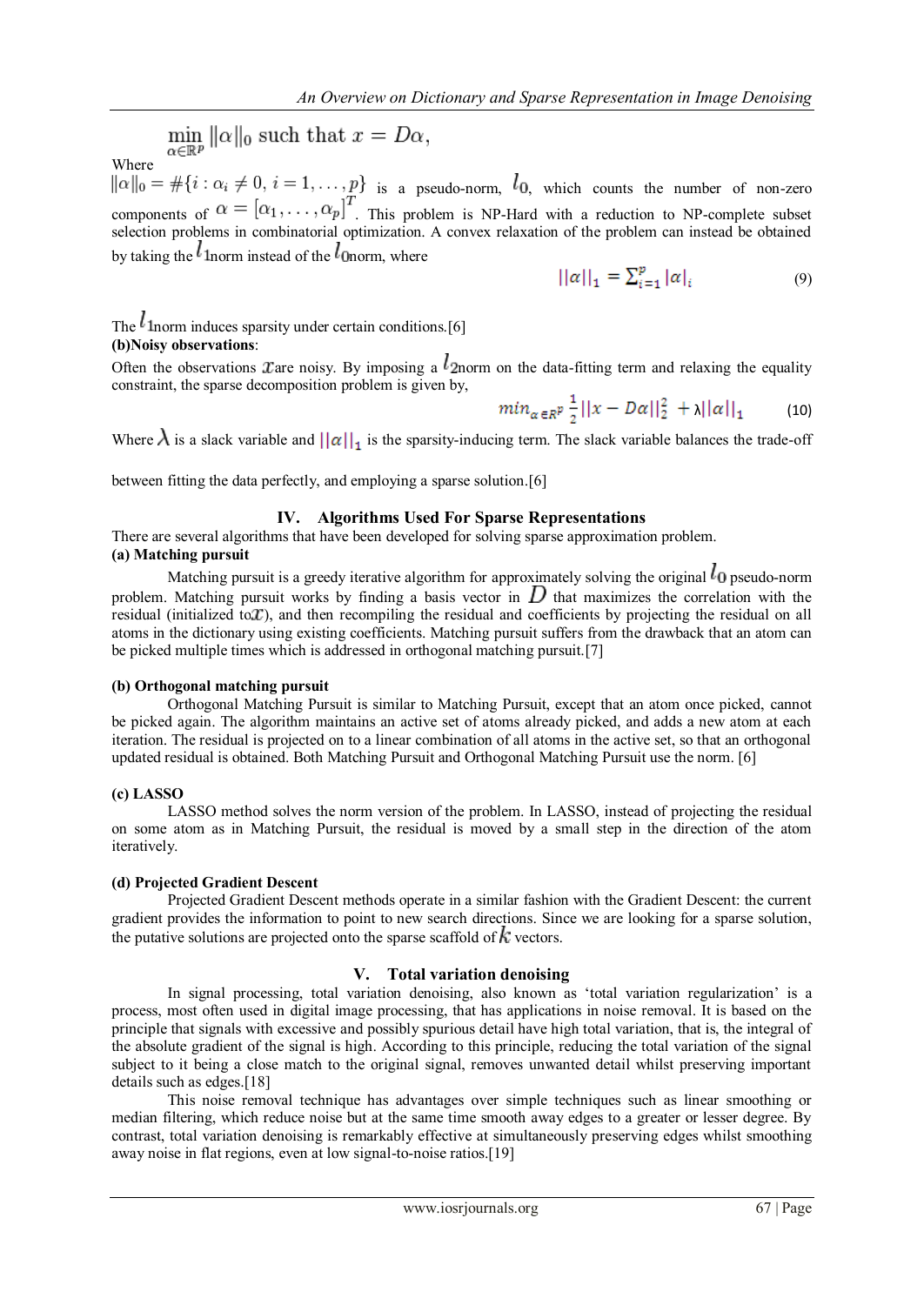

Fig.1 Total variation denoising technique to an image corrupted by Gaussian noise.

## **(a)Application**

Total variation can be seen as a non-negative real-valued functional defined on the space of real-valued functions (for the case of functions of one variable) or on the space of integrable functions (for the case of functions of several variables). As a functional, total variation finds applications in several branches of mathematics and engineering, like optimal control, numerical analysis and calculus of variations, where the solution to a certain problem has to minimize its value.

# **VI. Dictionary Training:**

Dictionary training is a much more recent approach to dictionary design, and as such, has been strongly influenced by the latest advances in sparse representation theory and algorithms. The most recent training methods focus on *`*0 and*`*1 sparsity measures, which lead to simple formulations and enable the use of recently developed efficient sparse-coding techniques. The main advantage of trained dictionaries is that they lead to state-of-the-art results in many practical signal processing applications.

A common setup for the dictionary learning problem starts with access to a training set, a collection of training vectors, each of length N. This training set may be finite, and then the training vectors are usually collected as columns in a matrix X of size Nell, or it may be infinite. For the finite case the aim of dictionary learning is to find both a dictionary, D of size Next, and a corresponding coefficient matrix W of size Kill such that the representation error, R=X-DW, is minimized and W fulfill some sparseness criterion.

## **(a) Method of Optimal Directions**

The Method of Optimal Directions (MOD) was introduced by Eganet al*.* in 1999 [10], [11], and was one of the first methods to implement what is known today as a sparsification process. Given a set of examples  $X = [x_1, x_2, \ldots, x_n]$ , the goal of the MOD is to find a dictionary D and a sparse matrix  $\Gamma$  which minimize the representation error,

Argmin  $\|\mathbf{X} - \mathbf{D}\mathbf{\Gamma}\|_F^2$  Subject To  $\|\gamma_i\|_0^0 \le T \quad \forall i$ 

The MOD typically requires only a few iterations to converge, and is overall a very effective method. The method suffers, though, from the relatively high complexity of the matrix inversion. Several subsequent works have thus focused on reducing this complexity, leading to more efficient methods.

## **(b)Union of Orthobasis:**

Training a union-of-orthobasis dictionary was proposed in2005 by Lesage et al. [12] as a means of designing a dictionary with reduced complexity and which could be more efficiently trained. The process also represents one of the first attempt training a structured over-complete dictionary — a tight frame in this case. The model suggests training a dictionary which is the concatenation of k orthogonal basis, so  $D = [D_1 D_2 \dots D_k]$ with the  ${D<sub>i</sub>}$  unitary matrices. Sparse-coding over this dictionary can be performed efficiently through a Block Coordinate Relaxation (BCR) technique [13].A drawback of this approach is that the proposed model itself is relatively restrictive, and in practice it does not perform as well as more flexible structures. Interestingly, there is a close connection between this structure and the more powerful. Generalized PCA model, described next. As the GPCA model deviates from the classical sparse representation paradigm, identifying such relations could prove valuable in allowing the merge of the two forces.

## **(c) Generalized PCA**

Generalized PCA, introduced in 2005 by Vidal, Ma and Sastry [13], offers a different and very interesting approach to over complete dictionary design. The GPCA view is basically an extension of the original PCA formulation, which approximates a set of examples by a low-dimensional subspace. In the GPCA setting, the set of examples is modeled as the union of several low-dimensional subspaces perhaps of unknown number and variable dimensionality and the algebraic geometric GPCA algorithm determines these subspaces and fits orthogonal bases for them. The GPCA viewpoint differs from the sparsity model described in (2), as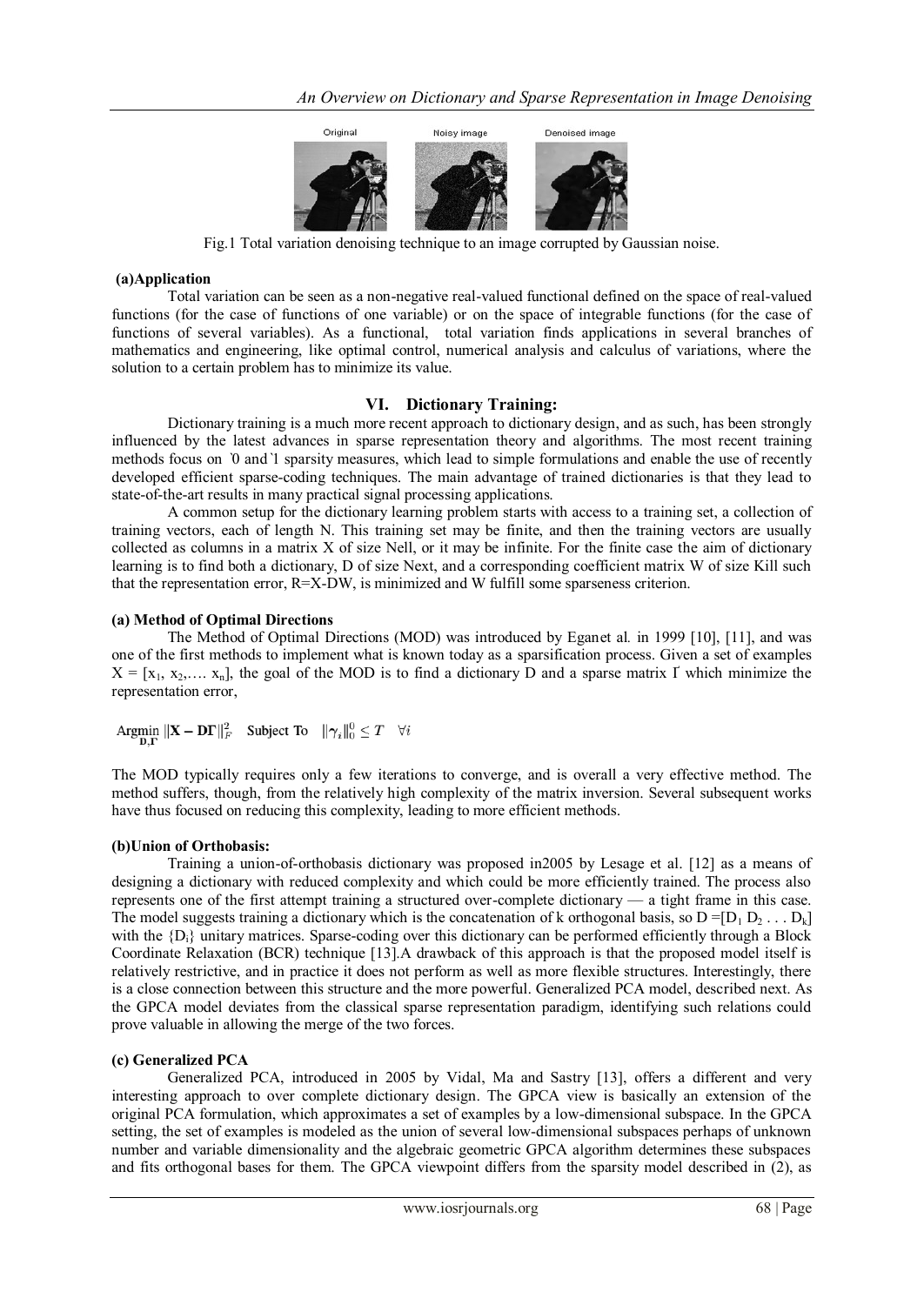each example in the GPCA setting is represented using the atoms corresponding to only one of the subspaces; thus, atoms from different subspaces cannot jointly represent a signal. This property has the advantage of limiting over-expressiveness of the dictionary, which characterizes other over complete dictionaries; on the other hand, the dictionary structure may be too restrictive for more complex natural signals. A unique property of the GPCA is that as opposed to other training methods, it can detect the number of atoms in the dictionary in certain settings. Unfortunately, the algorithm may become very costly this way, especially when the amount and dimension of the subspaces increases. Indeed, intriguing models arise by merging the GPCA viewpoint with the classical sparse representation viewpoint: for instance, one could easily envision a model generalizing (6) where several distinct dictionaries are allowed to co-exists, and every signal is assumed to be sparse over exactly one of these dictionaries.

#### **(d) The K-SVD Algorithm**

The desire to efficiently train a generic dictionary for sparse signal representation led Aharon, Elad and Bruckstein to develop the K-SVD algorithm in 2005 [15]. The algorithm aims at the same sparsification problem as the MOD, and employs a similar block-relaxation approach. The main contribution of the K-SVD is that the dictionary update, rather than using a matrix inversion, is performed atom-by-atom in a Simple and efficient process. Further acceleration is provided by updating both the current atom and its associated sparse coefficients simultaneously. The result is a fast and efficient algorithm which is notably less demanding than the MOD. The K-SVD algorithm takes its name from the Singular Value-Decomposition (SVD) process that forms the core of the atom update step and which is repeated K times, as the number of atoms. For a given atom k, the quadratic term in (6) is rewritten as

 $||X-\sum_{j\neq k}d\gamma_j^T-d_k\gamma_k^T||_F^2=||E_k-d_k\gamma_k^T||_F^2$   $(11)$ 

Where  $\gamma_i^T$  are the rows of Γ, and E<sub>k</sub> is the residual matrix. The atom update is obtained by minimizing for d<sub>k</sub> and  $\gamma_i^T$  via a simple rank-1 approximation of E<sub>k</sub>. To avoid introduction of new non-zeros in Γ, the update process is performed using only the examples whose current representations use the atom  $d_k$ .

The K-SVD, as well as the MOD, suffers from a few common weaknesses. The high non-convexity of the problem means that the two methods will get caught in local minima or even saddle points. Also, the result of the training is a nonstructural dictionary which is relatively costly to apply, and therefore these methods are suitable for signals of relatively small size, such as image patches. In turn, in recent years several parametric dictionary training methods have begun to appear, and aim to address these issues by importing the strengths of analytic dictionaries to the world of example based methods.

## **VII. Conclusion**

Dictionary design has significantly evolved over the past decades; beginning with simple orthogonal transforms and leading to the complex over-complete analytic and trained dictionaries. Substantial conceptual advancement has been made in understanding the elements of an efficient dictionary design. However, with a wealth of tools already developed, much work remains to be done; indeed, the various components have yet to be neatly merged into a single efficient construct. Many future research directions have been mentioned in the text, and demonstrate the viability and vividness of the field as well as the large number of challenges that still await. Of specific interest, we highlight the strong need for a multi-scale structured dictionary learning paradigm, as well as methods to use such dictionaries in applications, which will clearly be the focus of much research in the near future.

#### **References**

- [1] Jielin Jiang, Lei Zhang, and Jian Yang," Mixed Noise Removal by Weighted Encoding With Sparse Nonlocal Regularization", IEEE transactions on image processing, vol. 23, no. 6, june 2014.
- [2] Wangmeng Zuo, Lei Zhang, Member in IEEE, Chunwei song, David Zhang, Fellow, IEEE, and huijun Gao "Gradient Histogram Estimation and Preservation for Texture Enhanced Image Denoising" IEEE trans. Image process, vol.23, no 6, June 2014.
- [3] M. Aharon, M. Elad, and A. Bruckstein, "K-SVD: An algorithm fordesigning of overcomplete dictionaries for sparse representation,‖IEEE Trans. Signal Process., vol. 54, no. 11, pp. 4311–4322, Nov. 2006.
- [4] S. S. Chen, D. L. Donoho, and M. A. Saunders, "Atomic decompositionby basis pursuit," Technical Report Statistics, Stanford, 1995.
- [5] A. M. Bruckstein, D. L. Donoho, and M. Elad, "From sparse solutions of systems of equations to sparse modeling of signals and images," SIAMReview, vol. 51, no. 1, pp. 34-81, 2009.
- [6] Y. C. Pati, R. Rezaiifar, and P. S. Krishnaprasad, "Orthogonal matching pursuit: recursive function approximation with applications to wavelet decomposition," 1993 Conference Record of The 27th Asilomar Conference on Signals, Systems and Computers, pp. 40–44, 1993.